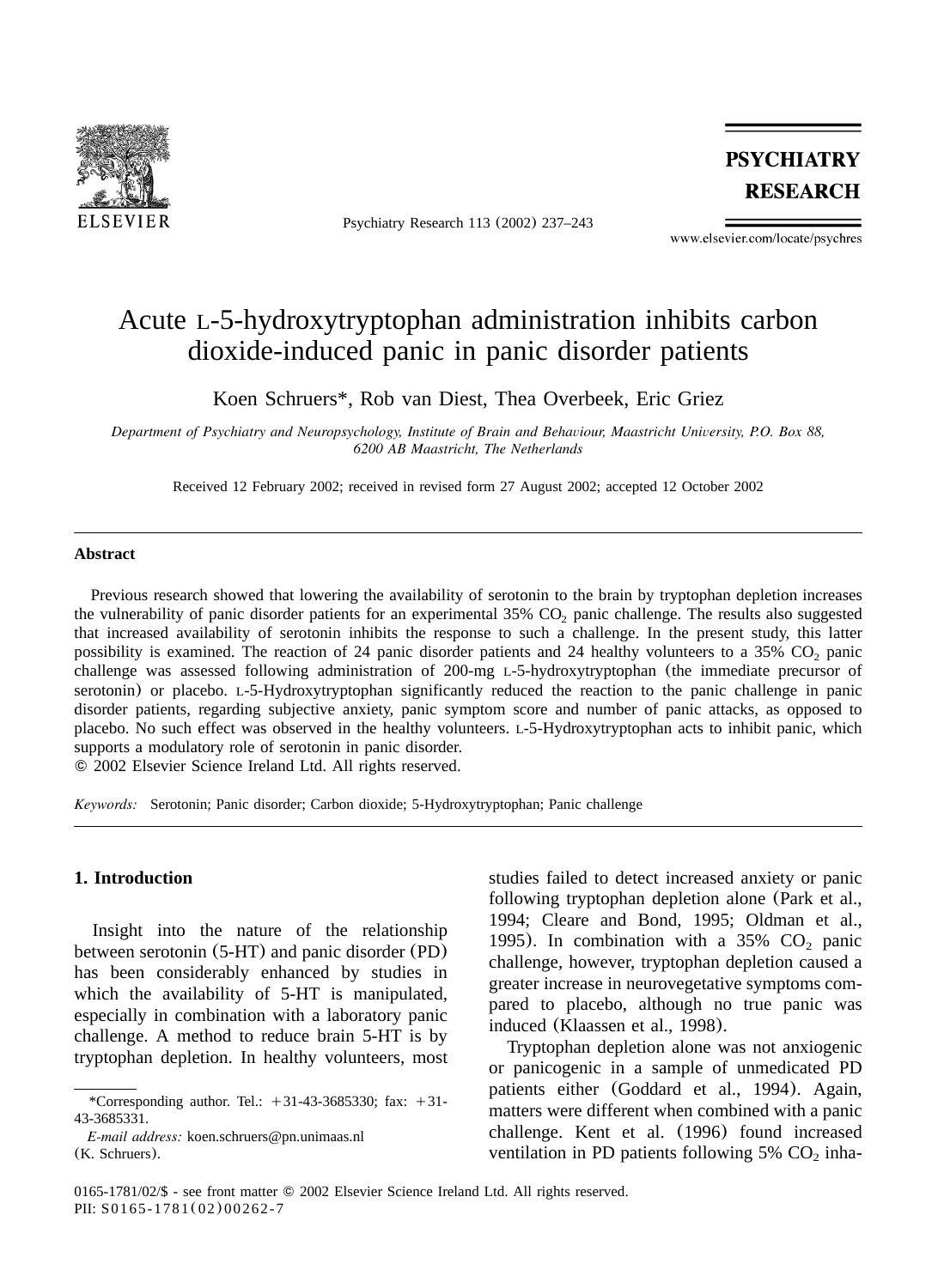lation. Furthermore, tryptophan depletion caused an increased panic response to a  $5\%$  CO<sub>2</sub> challenge in 20 PD patients ([Miller et al., 2000](#page-6-0)). A similar result was obtained in a study in 24 PD patients by our group, using a  $35\%$  CO<sub>2</sub> challenge ([Schruers et al., 2000](#page-6-0)). In that experiment, an increase in panic occurred in the depletion condition, whereas a possible panic-inhibiting effect was observed in the placebo condition. This was possibly due to an observed increase in plasma tryptophan, leading to increased brain 5-HT availability.

Previous studies have examined the effect of a raised availability of 5-HT to the brain in PD by administrating L-5-hydroxytryptophan (L-5-HTP), the immediate precursor of serotonin. In a study in 20 PD patients and 20 healthy volunteers, L-5- HTP was administrated intravenously in a dosage of 60 mg. The authors failed to find the worsening of symptoms they expected in PD patients, based on their initial hypothesis of a 5-HT receptor hypersensitivity in PD. On the contrary and quite unexpectedly, a decrease of anxiety was observed in the PD patients. Such an effect was not found in healthy volunteers. The results were obscured, however, by severe side effects, mainly nausea and vomiting ([den Boer and Westenberg, 1990a](#page-6-0)). In a subsequent study, based on the same hypothesis, three different dosages of L 5-HTP (10, 20 and 40 mg) were administrated intravenously to seven PD patients and seven healthy controls. Side effects were limited, especially at the lower doses, but once again, contrary to the hypothesis, none of the dosages caused anxiety or panic, neither in PD patients nor in healthy volunteers ([van Vliet](#page-6-0) [et al., 1996](#page-6-0)). Taken together, the results from the above tryptophan depletion and L-5-HTP administration studies suggest a restraining effect of 5- HT on panic that may only be observed when acute manipulation of 5-HT availability is combined with a panic challenge. The present study was undertaken to investigate such an effect by administrating L-5-HTP or placebo to PD patients and healthy volunteers. We hypothesised that L-5- HTP would inhibit the panicogenic effect of a 35%  $CO<sub>2</sub>$  challenge in PD patients.

#### **2. Methods**

The study was approved by the Medical Ethics Committee of Maastricht University and the Maastricht Academic Hospital. All subjects voluntarily agreed, by written informed consent, to participate after receiving careful explanation of the risks and purposes of the study. Participants were made aware that they would be breathing a gas mixture containing carbon dioxide and oxygen without any known health risks. This inhalation could, however, make them experience several bodily symptoms and feel uncomfortable or anxious for a few moments, following the inhalation. Also, it was explained to them that the drug they would be taking, prior to the challenge, could be either an active or an inactive substance and that neither they nor the investigators would know which they received. Subjects were informed that they could withdraw from the study at any time. Patients were reassured that this would have no consequences for their treatment.

# *2.1. Subjects*

Twenty-four PD patients (13 men and 11 women, mean age  $39.96 \pm 10.69$  years) with or without agoraphobia (DSM-IV criteria) and 24 healthy volunteers (10 men and 14 women, mean age  $29.75 \pm 11.65$  years) participated in the study. Patients were recruited from the Academic Anxiety Centre Maastricht and healthy volunteers through advertisement in a local newspaper. The diagnosis was made by means of a structured interview (Mini International Neuropsychiatric Interview; [Sheehan et al., 1997](#page-6-0)) and confirmed by two experienced psychiatrists (KS and EG). There was no concurrent axis I or II disorder. Also, none of the participants had a prior history of affective disorder. Healthy volunteers were also excluded if first degree relatives were affected by a major psychiatric disorder.

Additional inclusion criteria were: age between 18 and 65; good physical health; and written informed consent. No concurrent psychotropic medication (benzodiazepines, antidepressants, or beta blockers) was allowed in the 3 weeks before the experiment. None of the patients had been on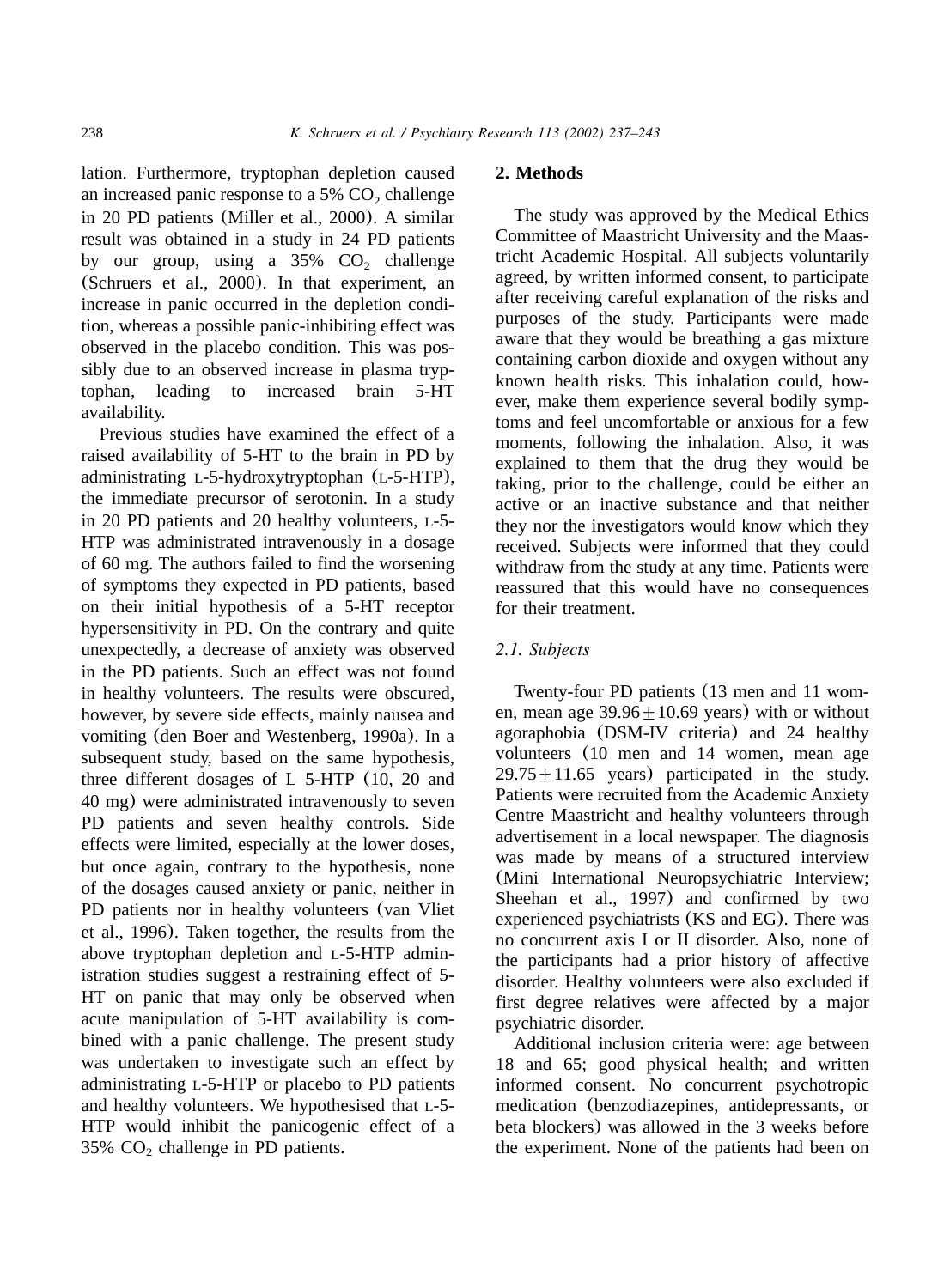diazepam or fluoxetine, which require a long washout period.

# *2.2. Design and procedures*

The study consisted of two parts, one carried out in PD patients and the other in normal volunteers. Both parts were conducted according to a randomised, double-blind, placebo-controlled design. Twelve PD patients (six men and six women) were allocated to the 5-HTP condition and 12 (seven men and five women) were assigned to the placebo condition. Similarly, 12 healthy volunteers (five men and seven women) were assigned to the 5-HTP condition and 12 (five men and seven women) to placebo. The subjects ingested a capsule with 200-mg L-5 HTP or placebo at 14.00 h. At 15.30 h, they underwent a  $35\%$  CO<sub>2</sub> challenge.

Vital capacity was measured before inhalation of the gas mixture. The test was considered valid only if the subject had inhaled at least 80% of the previously measured vital capacity.

Immediately before and after the inhalation, anxiety was measured on a visual analogue scale of anxiety (VAAS), describing the degree of subjective anxiety from 0 mm (no anxiety) to 100 mm (the worst anxiety imaginable) and by a panic symptom list (PSL), containing the 13 panic symptoms described by DSM-IV on a scale from 0 to 4 ([Klaassen et al., 1998; Schruers et al., 2000](#page-6-0)). Salivary cortisol levels were monitored as a noninvasive probe of central 5-HT function. These results were presented in a previous article ([Schruers et al., 2002](#page-6-0)).

## *2.3. Data analysis*

Due to the non-normal distribution of the data, non-parametric tests were used for all analyses. Significance levels were set at  $P < 0.05$  (twotailed). Data are presented as mean values  $\pm$  the standard deviation. Outcome measures were preand post- $CO<sub>2</sub>$  as well as delta (post minus pre) VAAS and PSL scores. In the patient group, the 5-HTP and placebo conditions were compared, using a Mann–Whitney *U*-test. The pre- and post- $CO<sub>2</sub>$  scores on the VAAS and PSL within each condition were compared using a Wilcoxon signed rank test. The same procedure was followed for the healthy volunteers group. Both 5-HTP conditions and both placebo conditions were compared, using a Mann–Whitney *U*-test.

The number of panic attacks following the  $CO<sub>2</sub>$  challenge was calculated for each group and condition, and compared with a  $\chi^2$  test. Criteria for a panic attack were an increase of at least 25 mm on the VAAS plus an increase in at least four panic symptoms on the PSL ([Klaassen et al., 1998;](#page-6-0) [Schruers et al., 2000](#page-6-0)).

## **3. Results**

#### *3.1. Patients*

In the placebo condition, there was a significant rise in VAAS ( $n=12$ ,  $Z=-3.059$ ,  $P=0.002$ ) and PSL  $(n=12, Z=-3.061, P=0.002)$ . This was not the case in the 5-HTP condition, although a trend was observable (VAAS:  $n=12$ ,  $Z=-1.730$ ,  $P=$ 0.06; PSL:  $n=12$ ,  $Z=-1.883$ ,  $P=0.084$ ). When the 5-HTP and placebo conditions were compared, significant differences were found in the post- $CO_2$  VAAS ( $n=24$ ,  $U=28.5$ ,  $P=0.012$ ) and PSL  $(n=24, U=19.0, P=0.002)$  scores, as well as delta VAAS ( $n = 24$ ,  $U = 36.0$ ,  $P = 0.038$ ) and delta PSL  $(n=24, U=19.5, P=0.002)$  scores. Baseline values (before the  $CO<sub>2</sub>$  challenge) were not significantly different for VAAS  $(n=24, U=63.0,$ NS) or PSL  $(n=24, U=67.0, NS)$  ([Fig. 1](#page-3-0)). The number of panic attacks was nine in the placebo condition and three in the 5-HTP condition  $(\chi^2 =$ 4.16, *P*<0.05, with continuity correction).

# *3.2. Normal volunteers*

In the placebo condition, a significant rise in VAAS  $(n=12, Z=-1.960, P=0.05)$  and PSL  $(n=12, Z=-3.063, P=0.002)$  was observed. In the 5-HTP condition, there was a significant rise in PSL  $(n=12, Z=-2.987, P=0.003)$  but not in VAAS  $(n=12, Z=-1.690, P=0.091)$ . Comparing the two conditions, no significant differences were found in pre- and post-CO<sub>2</sub> VAAS (pre:  $n=$ 24,  $U = 56.5$ , NS; post:  $n = 24$ ,  $U = 53.0$ , NS) or PSL (pre:  $n=24$ ,  $U=60.0$ , NS; post:  $n=24$ ,  $U=$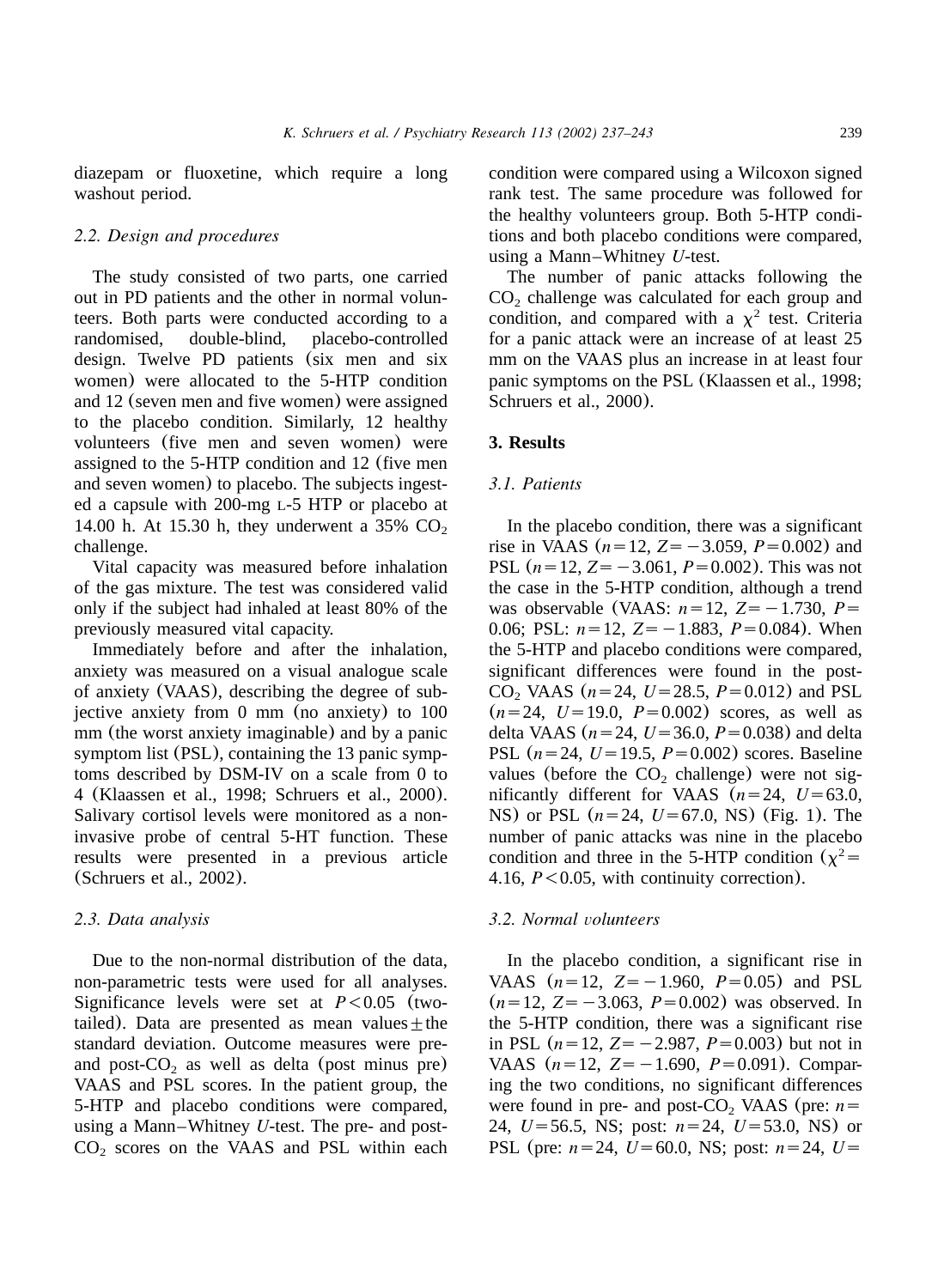<span id="page-3-0"></span>

Fig. 1. The effect of 5HTP vs. placebo on the  $35\%$  CO<sub>2</sub> challenge.

68.5, NS) nor in delta VAAS  $(n=24, U=62.5,$ NS) or PSL  $(n=24, U=68.5, NS)$  (Fig. 1). The number of panic attacks was two in each condition.

# *3.3. Patients compared to normal volunteers*

When the placebo conditions of each group were compared, patients had significantly higher scores on pre-CO<sub>2</sub> VAAS  $(n=24, U=31.5, P=$ 0.016); post-CO<sub>2</sub> VAAS  $(n=24, U=8.5, P=$ 0.001); delta VAAS  $(n=24, U=13.0, P=0.001)$ ; pre-CO<sub>2</sub> PSL  $(n=24, U=33.5, P=0.02)$ ; post-CO<sub>2</sub> PSL  $(n=24, U=20.5, P=0.003)$ ; and delta PSL  $(n=24, U=34.0, P=0.028)$ . Comparing the 5-HTP conditions, no significant differences were found on the same scales (pre-CO<sub>2</sub> VAAS:  $n=24$ ,  $U=63.0$ , NS; post-CO<sub>2</sub> VAAS:  $n=24$ ,  $U=40.0$ ,

NS; delta VAAS:,  $n=24$ ,  $U=52.5$ , NS; delta PSL:  $n=24$ ,  $U=48.5$ , NS). Comparing the placebocorrected scores, significant differences where also found for delta VAAS  $(n=24, U=18.0, P=0.002)$ and delta PSL  $(n=24, U=23.0, P=0.005)$ .

The placebo-corrected number of panic attacks was six in the patient group and zero in the normal group  $(\chi^2 = 5.55, P < 0.05,$  with continuity correction).

# **4. Discussion**

Panic anxiety and symptoms, as well as the number of panic attacks following  $CO<sub>2</sub>$  inhalation, were significantly reduced by L 5-HTP in PD patients. No such effect was observed in healthy volunteers. Patients reacted with more panic anxi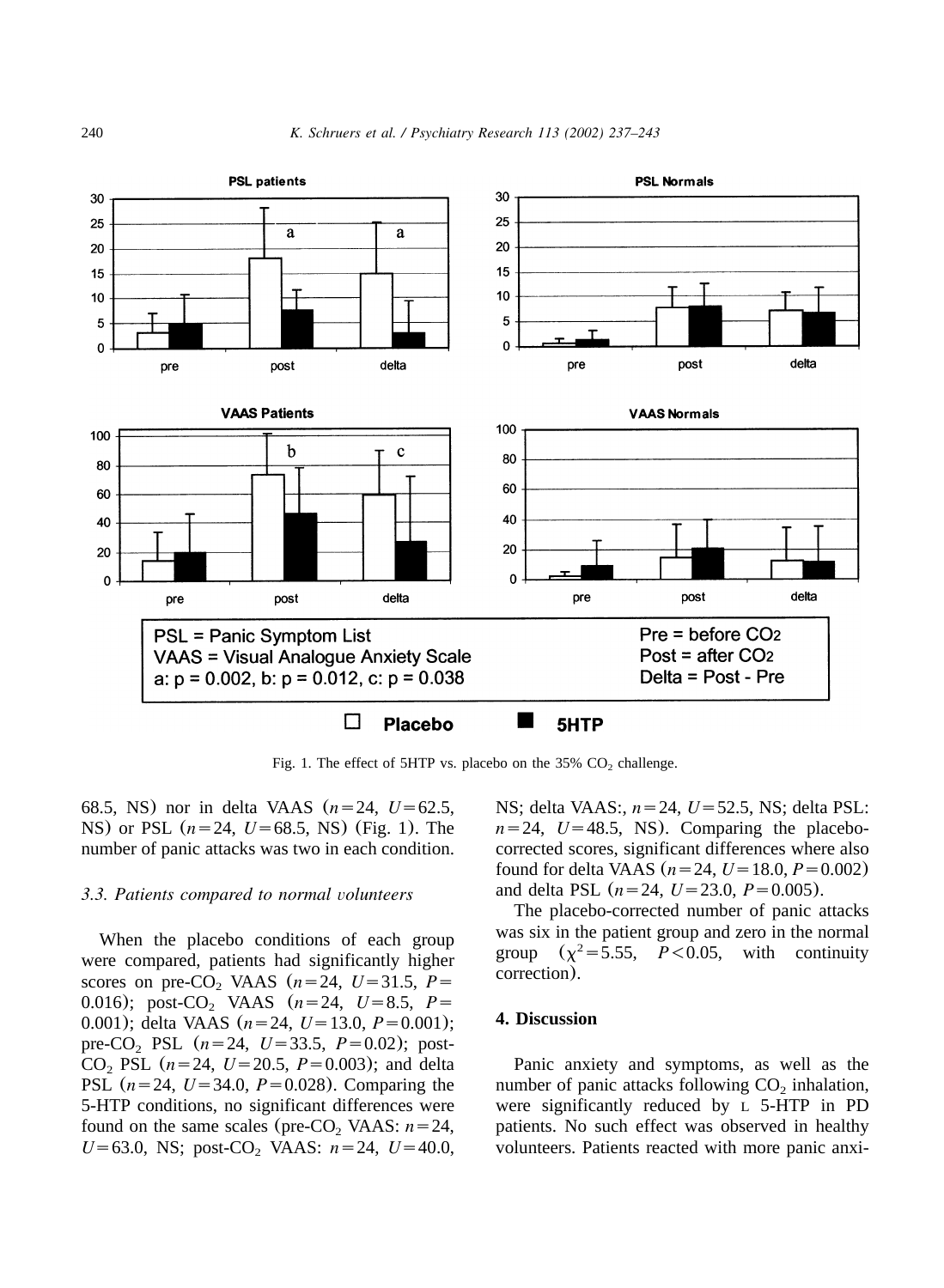ety and symptoms to the challenge than controls in the placebo condition. This difference was not present in the 5-HTP condition.

# *4.1. The role of 5-HT in panic*

Previous studies have suggested that 5-HT acts to inhibit panic ([den Boer and Westenberg, 1990a;](#page-6-0) [Ben Zion et al., 1999; Miller et al., 2000; Schruers](#page-6-0) [et al., 2000](#page-6-0)). The results from the present study confirm these findings. However, the anti-panic effect of L-5-HTP in the present study already occurs 2 h after a single administration. This is at odds with findings from clinical studies with 5- HT transmission-enhancing drugs like selective serotonin reuptake inhibitors (SSRIs), showing an anti-panic effect only after several weeks of treatment. In the initial phase of treatment, even a transient worsening of the clinical condition has been reported ([Bell and Nutt, 1998](#page-5-0)). Furthermore, acute administration of the 5-HT agonists *m*chlorophenylpiperazine (mCPP) or fenfluramine has also been claimed to cause panic or anxiety ([Kahn et al., 1988; Targum and Marshall, 1989](#page-6-0)). In a study comparing the clinical efficacy of fluvoxamine, ritanserin and placebo, the SSRI fluvoxamine caused an increase in anxiety in the first week of treatment. Frequency of panic attacks was not different from placebo, however ([den](#page-6-0) [Boer and Westenberg, 1990b](#page-6-0)). Another study, comparing the MAO inhibitor brofaromine with placebo in PD also found an increase of anxiety during the first treatment week. The number of panic attacks, however, decreased in both conditions ([van Vliet et al., 1996](#page-6-0)). The initial deterioration noted with these drugs therefore seems due to an increase in general level of anxiety, part of the condition PD, but not the phenomenon of panic per se.

As for mCPP, the behavioural response caused by administration of this compound is characterised by a gradual increase of anxiety that lasts for several hours ([Kahn et al., 1990](#page-6-0)). Such a response does not resemble a natural panic attack, which is characterised by sudden crescendo anxiety and neurovegetative symptoms, as described in DSM-IV. In the only study in which 'a combination of anxiety and somatic symptoms meeting DSM-III criteria for a panic attack' was found, according to well defined experimental criteria, a high dose of intravenous mCPP was used ([Charney et al.,](#page-5-0) [1987](#page-5-0)). However, while mCPP may be a selective serotonin receptor agonist at low doses, the effect on  $\alpha_2$  adrenoreceptors may become more important at higher doses and be responsible for the paniclike effect.

The 5-HT releasing agent *d*,*l* fenfluramine also precipitated an anxiogenic response, which was less acute and crescendo-like than the reaction following lactate infusion. The response lasted for several hours and was noted to 'differ markedly from the typical short-lived panic attack described by DSM-III-R' ([Targum, 1992](#page-6-0)). This response could partly have been due to the catecholaminergic properties of the *l*-isomer ([Judd et al.,](#page-6-0) [1994](#page-6-0)). The *d*-isomer, however, does act as a specific 5-HT releasing agent and has recently been shown to reduc[e, rather than increase, 5%](#page-5-0)  $CO<sub>2</sub>$ -induced panic (Anderson and Mortimore, [1999](#page-5-0)).

These findings, together with those from the present study, may suggest that 5-HT has a dual role, inhibiting panic on the one hand but possibly increasing anxiety on the other. These findings are accounted for in a hypothesis formulated by [Deak](#page-6-0)[in and Graeff](#page-6-0) (1991).

The theory proposes that 5-HT, via the dorsal raphe nucleus, restrains panic responses by an inhibiting effect at the level of the periaqueductal gray (PAG). The PAG has been shown to command panic, fight, flight and freezing in response to acute unconditioned aversive stimuli ([Graeff et](#page-6-0) [al., 1996](#page-6-0)). Carbon dioxide has been suggested to have its effect through this mechanism, acting as an internal unconditioned aversive stimulus ([Schruers et al., 2000](#page-6-0)). Noradrenergic innervation of the PAG is mediated by the locus coeruleus via the dorsal tegmental bundle and the PAG also has GABA-ergic receptors that may be responsive to the inhibitory effects of high-potency benzodiaze-pines ([Grove et al., 1997](#page-6-0)). Therefore, 5-HT/ noradrenalin or 5-HT/GABA interactions could be in play as well. According to the Deakin– Graeff theory, 5-HT, via the median raphe nucleus, facilitates active escape or avoidance behaviour, as well as generalised anxiety, at the level of the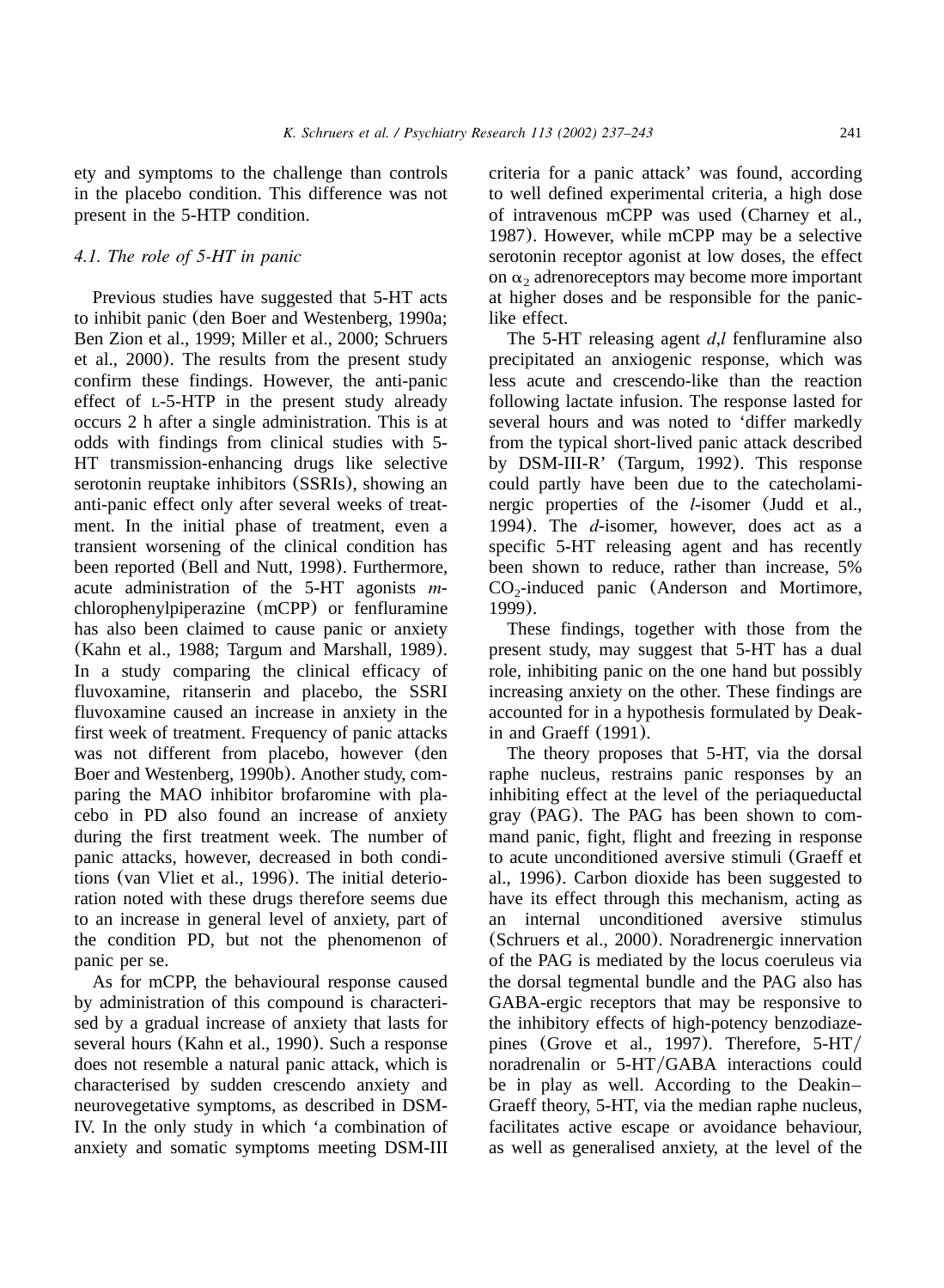<span id="page-5-0"></span>amygdala. Furthermore, the ventral amygdalofugal pathway projects to the PAG, possibly implicating 5-HT-induced amygdaloid hyperactivity also in the induction of a priming process of the PAG, lowering its threshold for the occurrence of panic ([Grove et al., 1997](#page-6-0)).

# *4.2. Therapeutic possibilities*

The present study concerns the acute effects of 5-HTP on experimentally induced panic. The results suggest that it might also be worthwhile to investigate its therapeutic possibilities in PD. In an open, uncontrolled study in 10 outpatients suffering from different anxiety states, the therapeutic effects of L-5-HTP have been studied over 12 weeks. In general, 5-HTP had beneficial effects, and it was noted in particular that panic attacks, if present, disappeared completely ([Kahn and Wes](#page-6-0)[tenberg, 1985](#page-6-0)). A similar result was obtained in an 8-week double-blind placebo-controlled study in 45 patients, again suffering from different anxiety disorders, comparing 5-HTP, clomipramine and placebo. General levels of anxiety decreased slightly in the 5-HTP group and, again, panic attacks disappeared almost completely if present. Unfortunately, a specific instrument to assess the severity of PD was not used ([Kahn et al., 1987](#page-6-0)). The results from those studies, together with the ones from the present study, suggest that 5-HTP can have a clinical therapeutic effect in PD and certainly warrant further study.

A second conclusion that can be drawn from these studies is that the inhibition of the panicogenic effect of a  $35\%$  CO<sub>2</sub> challenge, a few hours after administration, might be predictive for the anti-panic properties of a compound. It has already been shown that the reduction of reaction to a  $35\%$  CO<sub>2</sub> challenge after 1 week predicts a therapeutic effect later on in treatment ([Perna et al.,](#page-6-0) [1997](#page-6-0)). It would, therefore, be interesting to investigate whether one single dose of an anti-panic agent bears any relationship to later therapeutic efficacy.

# *4.3. Limitations*

Some caution is necessary when interpreting the present results. Firstly, there was a significant difference in age between the patients and the healthy volunteers. Although this may have influenced results, vulnerability to a  $35\%$  CO<sub>2</sub> challenge is not related to age ([Perna et al., 1994](#page-6-0)). It should also be noted that the behavioural effect of a serotonergic challenge may decrease with age ([Kahn and Wetzler, 1991](#page-6-0)). Yet, if such an effect has been present in the present study, it would not have affected outcome, since the patient group was the older one anyway and still showed a stronger effect of 5-HTP than the healthy volunteers.

Secondly, it might be argued that the effect observed in the 5-HTP-condition may, in part, have been due to actions of other neurotransmitters than 5-HT. Indeed, it has been suggested that 5- HTP affects noradrenalin turnover as well ([van](#page-6-0) [Praag and Westenberg, 1983](#page-6-0)). However, administration of 5-HTP to patients has been shown not to affect plasma levels of MHPG, the main metabolite of noradrenalin ([den Boer and Westenberg,](#page-6-0) [1988](#page-6-0)).

## **5. Conclusion**

The results from the present study show that L-5-HTP administration inhibits  $35\%$  CO<sub>2</sub>-induced panic. This strongly supports a role for 5-HT in the modulation of panic. Further research on the therapeutic properties of L-5-HTP in PD and on the predictive value of an acute inhibition of vulnerability to 35%  $CO<sub>2</sub>$  for the therapeutic properties of future anti-panic agents would be welcome.

#### **References**

- Anderson, I.M., Mortimore, C., 1999. 5-HT and human anxiety. Evidence from studies using acute tryptophan depletion. Advances in Experimental Medicine and Biology 467, 43–55.
- Bell, C.J., Nutt, D.J., 1998. Serotonin and panic. British Journal of Psychiatry 172, 465–471.
- Ben Zion, I.Z., Meiri, G., Greenberg, B.D., Murphy, D.L., Benjamin, J., 1999. Enhancement of  $CO<sub>2</sub>$ -induced anxiety in healthy volunteers with the serotonin antagonist metergoline. American Journal of Psychiatry 156, 1635–1637.
- Charney, D.S., Woods, S.W., Goodman, W.K., Heninger, G.R., 1987. Serotonin function in anxiety. II. Effects of the serotonin agonist MCPP in panic disorder patients and healthy subjects. Psychopharmacology 92, 14–24.